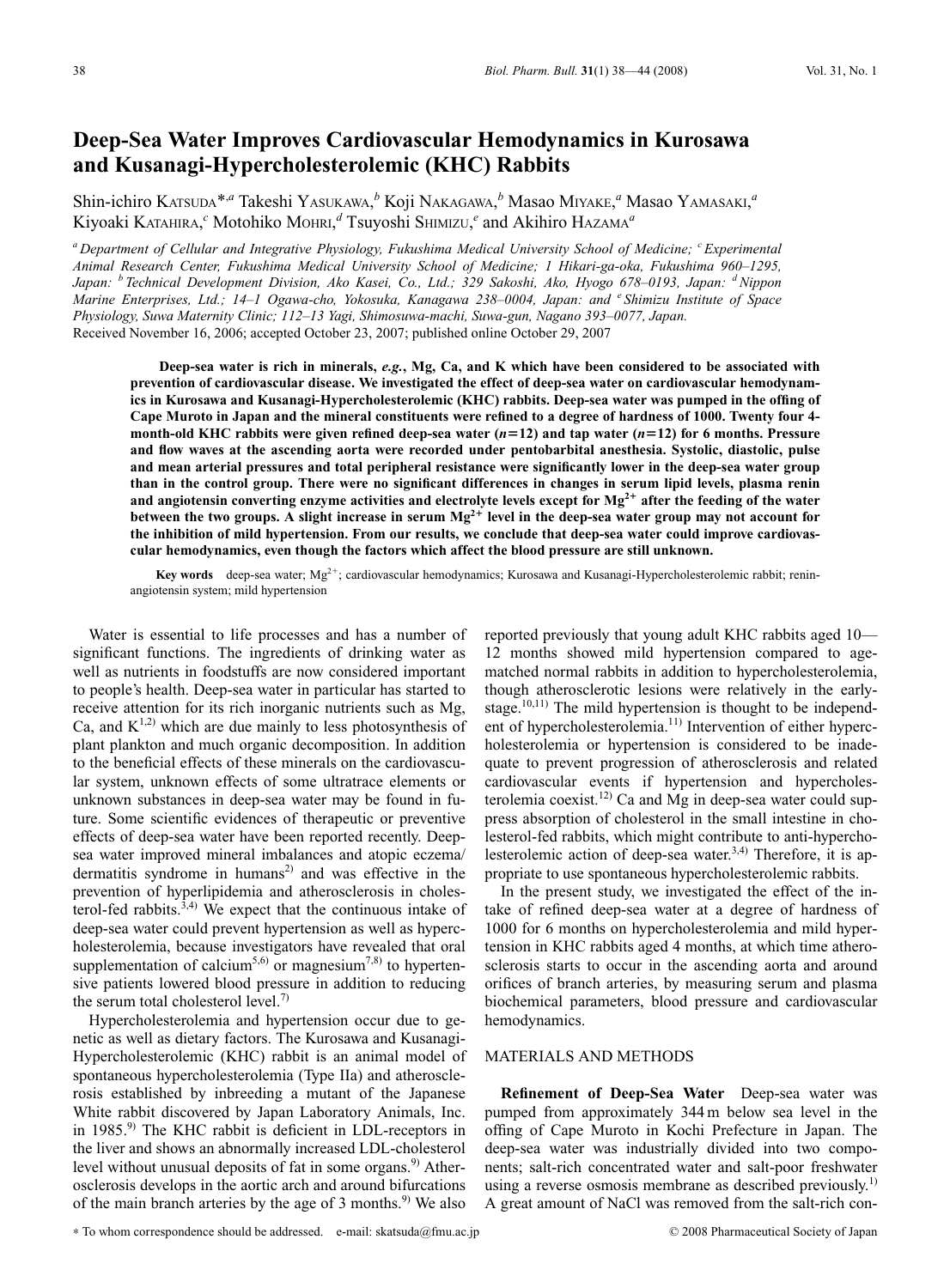centrated water by heat and concentration, and then brine containing a small amount of NaCl was obtained. The brine was dissolved in the salt-poor fresh water to adjust mineral constituents to a degree of hardness of 1000. The refined deep-sea water was filtered for disinfection and bottled by Ako Kasei Co., Ltd. Tap water was supplied by Fukushima City Waterworks Department and sterilized using an ultraviolet sterilizer just before feeding to the rabbits. Levels of major and trace elements in the refined deep-sea water and tap water were determined by the similar methods reported previously.13—15) Contents of Na, K, Ca and Mg were determined using inductively coupled plasma atomic emission spectrometry (ICP-AES). Concentration of P was measured using absorption photometry. Contents of Fe, Cu, Zn and Mn were determined using coupled plasma mass spectrometry (ICP-MS). Level of Se was measured using hydride ICP-MS.

**Animals and Breeding** Twenty-four male KHC rabbits aged 4 months were purchased from Japan Laboratory Animals, Inc., Tokyo, Japan), and then left for about 1 week to acclimatize to the breeding environment. The rabbits were divided into two groups; control  $(n=12)$  and deep-sea water  $(n=12)$  groups, with equal serum total cholesterol levels in the two groups. Refined deep-sea water and sterilized tap water were freely given to the KHC rabbits in both groups *via* feeding bottles (500 ml/d at maximum) for 6 months. The rabbits were kept in an air-conditioned room at a room temperature of 22—25 °C, relative humidity of 50—60% and light and dark cycle of 12L (light)/12D (dark) and given a cholesterol-free commercial rabbit food RC-4 (Oriental Yeast Co., Tokyo, Japan) at 100 g/d/animal. Food and water intakes were measured 3 d running once a month. Body weight (BW) was measured once a month. All the experiments had been approved by the Experimental Animal Committee of Fukushima Medical University and performed in line with the Guidelines for Animal Care and Handling of the Japanese Association for Laboratory Animal Science.

**Measurement of Serum and Plasma Chemical Parameters** Blood was sampled from the posterior earlobe artery in the morning at the beginning and end of drinking of the deep-sea water after overnight fastening. Blood was drawn into a tube containing EDTA-2Na to obtain plasma. The plasma and serum were stored at  $-85$  °C after centrifugation at 3000 rpm for 10 min at 4 °C. Serum total cholesterol (T-Chol) and high-density lipoprotein cholesterol (HDL-Chol), triglyceride (TG) and glucose (Glu) levels were analyzed by enzymatic methods using an automatic analyzer (AU-5232, Olympus Corporation, Tokyo, Japan). Serum  $Na<sup>+</sup>$ , K<sup>+</sup> and  $Cl^-$  levels were measured using an ion selective electrode. Serum  $Ca^{2+}$  and  $Mg^{2+}$  levels were determined using O- $CPC^{16}$  and Xylidyl Blue  $II^{17}$  methods, respectively. The activity of serum angiotensin converting enzyme (ACE) was assayed by Kasahara's method.<sup>18)</sup> Plasma renin activity<sup>19)</sup> and concentrations of plasma Ang I and Ang II were measured using a radioimmunoassay.<sup>20)</sup> Plasma adrenalin (Adr) and noradrenalin (NorAdr) levels were determined using high performance liquid chromatography (HPLC) (HLC-725 CAII, TOSOH Corporation, Tokyo, Japan).<sup>21)</sup>

**Measurements of Cardiovascular Parameters** The rabbits were anesthetized by the intravenous injection of pentobarbital sodium (Nembutal, Abbott Laboratories, Abbott Park, IL, U.S.A.) at a dose of 0.12 mmol/kg (30 mg/kg body weight), fixed supine and intubated through tracheotomy. Prior to the catheterization, catheter tip was immersed into the physiological saline at  $37^{\circ}$ C for about 30 min to minimize drifting of sensitivity of micromanometers. A catheter with a micromanometer at the tip (SPS-330, Millar Instrument Inc., Dallas, TX, U.S.A.) was advanced from the left common carotid artery and fixed at the origin of the ascending aorta. The chest was opened carefully to avoid the pneumothorax with normal breathing maintained. A flow probe 8 mm in diameter was attached to the ascending aorta. Pressure and flow waves at the ascending aorta were simultaneously measured using a polygraph system (Polygraph 360 System, NEC San-Ei, Inc., Tokyo, Japan) and an ultrasonic flow meter (Transonic T206, Transonic Systems Inc., Ithaca, NY, U.S.A.) and recorded in the computer (PowerBook G4, Apple Computer, Inc., Cupertino, CA, U.S.A.) through an analogue-to-digital converter (PowerLab System /8s, AD Instruments, Inc., Sydney, Australia) at intervals of 0.25 ms after a stable recording had been established.

**Analysis of Cardiovascular Parameters** The computerstored data on pressure and flow waves were analyzed for 20 successive waves. Mean arterial pressure (MAP) and cardiac output (CO) were calculated as an integrated mean value of original pressure and flow waves within each cardiac cycle. Heart rate (HR) was determined from peak-to-peak intervals of pressure waves. Total peripheral vascular resistance (TPR) was calculated as MAP/CO. Stroke volume (SV) was determined as a mean value for 1 min by dividing CO by HR.

**Determination of Lesioned Area of the Aorta** The rabbits were euthanized with an overdose of pentobarbital sodium. The aorta was removed from just above the aortic valve to the bifurcation of the common iliac arteries and cut open longitudinally. The measurement of lesioned area was similar to that reported previously.<sup>22)</sup> The traced outline of the aorta and borderline of the plaques were digitized by an image analysis system (LUZEX-FS, Nireco Corporation, Tokyo, Japan) through a CCD-video camera. The lesioned and lesion-free areas were displayed in black and white, respectively. Percent lesioned area (PLA) was calculated as a ratio of total lesioned area to total surface area of the aorta.

**Statistical Procedure** The difference in each serum and plasma chemical parameter and BW before and after the feeding of the water was calculated in the control  $(\Delta d_1)$  and deep-sea water  $(\Delta d_2)$  groups. The values before and after the feeding in each parameter were compared using the Wilcoxon matched-pair signed-rank test. The difference  $(\Delta d)$ between  $\Delta d_1$  and  $\Delta d_2$  in each parameter was compared using the Mann–Whitney test, when a significant difference was observed in the Wilcoxon matched-pair signed-rank test in the control and/or deep sea-water groups. Since there was a variation in plasma renin activity, serum ACE activity and plasma Ang I and II levels between the control and deep-sea water groups before the feeding of the water, the difference in them between the two groups was also compared using the Mann–Whitney test. Plasma Adr and NorAdr levels after the feeding of the water were tested using the Mann–Whitney test. Differences in water intake each month were analyzed with Scheffe's multi-comparison test after a two-way analysis of variance. Cardiovascular parameters and PLA were compared using the Mann–Whitney test between the two groups.  $p$ =0.05 was taken as statistically significant.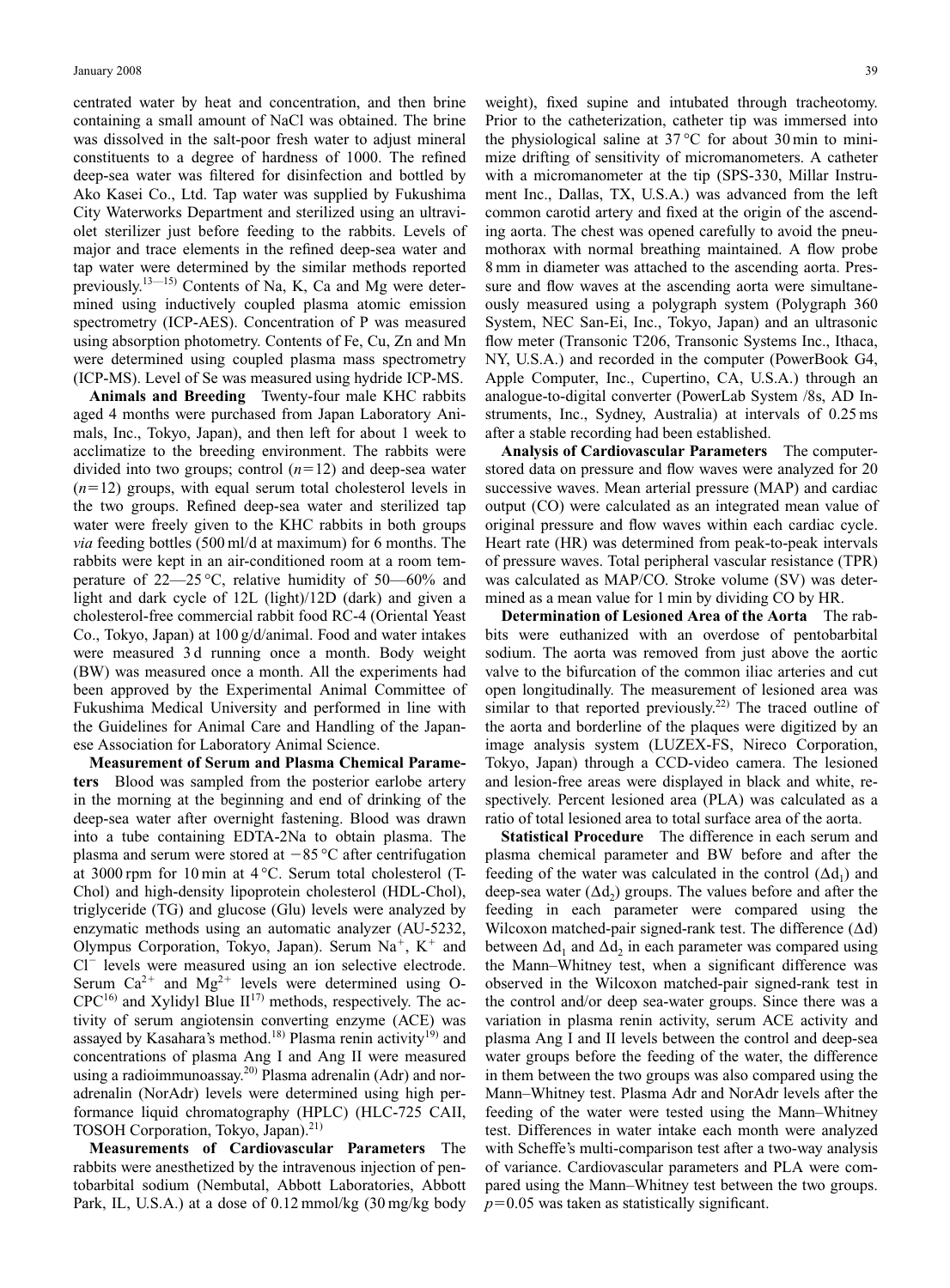## RESULTS

**Water Intake, Food Intake and Body Weight** Table 1 shows levels of elements and microelements in the refined deep-sea water and tap water. Refined deep-sea water at a degree of hardness of 1000, was rich in minerals such as Mg, Ca, and K, concentrations of which were by far higher than those in the tap water. Mg had the highest concentration (200 mg/l) of any mineral. The concentration of Na in the deep-sea water was about 3.5-fold that in the tap water. Concentrations of P, Fe, Cu, Zn, Mn and Se were lower in the deep-sea water than tap water.

Water intake varied from 282 to 331 ml/d in average throughout the experiment (Table 2). All animals ate up the food in any month (100 g/d/animal). Though water intake had decreased by about 10% at 4 months in the two groups,

Table 1. Levels of Elements and Microelements in the Deep Sea Water and Tap Water

|                             | Content in water |           |
|-----------------------------|------------------|-----------|
| Elements/Group              | Deep-sea water   | Tap water |
| Na (mmol/l)                 | 3.2              | 0.9       |
| $K$ (mmol/l)                | 1.8              | 0.1       |
| Ca (mmol/l)                 | 1.8              | 0.4       |
| $Mg$ (mmol/l)               | 8.2              | 0.1       |
| $P$ (mmol/l)                | 0.1              | 0.3       |
| Fe $(nmol/l)$               | 0.2              | 186.2     |
| Cu (µg/l)                   | 0.1              | 2.3       |
| $\text{Zn}(\mu \text{g/l})$ | 0.2              | 7.1       |
| Mn $(\mu$ g/l)              | 0.08             | 0.4       |
| Se $(\mu$ g/l)              | 0.005            | 0.020     |

Table 2. Change in Water Intake after the Feeding of the Test Water for 6 Months

there was no significant difference in water intake between the two groups in any month for 6 months.

Table 3 indicates total daily intake of elements and microelements from diet and water. The commercial rabbit food contained sufficient elements and microelements to maintain normal biological functions. The daily intake of most elements and microelements was accordingly almost the same in the deep-sea water and control groups except for Na and Mg. Total daily intake of Na and Mg in the deep-sea water group was increased by about 10% and 17% respectively, compared to that in the control group.

**Hemodynamic Parameters and Lesioned Area in the Aorta** Table 4 lists hemodynamic parameters and lesioned area in the control and deep-sea water groups. Systolic  $(SAP)$  ( $p=0.000$ ), diastolic (DAP) ( $p=0.002$ ) and pulse (PP)  $(p=0.040)$  pressures and MAP  $(p=0.000)$  were significantly lower in the deep-sea water group than in the control group. TPR was significantly low in the deep-sea water group  $(p=0.008)$ , whereas there were no significant differences in CO ( $p=0.332$ ), SV ( $p=0.847$ ), HR ( $p=0.567$ ) and PLA  $(p=0.478)$  between the two groups.

**Serum and Plasma Chemical Parameters** Table 5 shows BW, and serum lipid and glucose levels in the control and deep-sea water groups. Serum T-Chol, HDL-Chol, TG and Glu levels decreased from the onset of drinking of deepsea water or tap water for 6 months in the two groups. BW rose by about 0.5 kg after the feeding of the water in the two groups. There were no significant differences in these parameters between the two groups after the feeding of the test water for 6 months. Table 6 compares serum electrolyte concentrations in the control and deep-sea water groups. Serum  $Na^+$ , K<sup>+</sup>, Cl<sup>-</sup>, Ca<sup>2+</sup> and Mg<sup>2+</sup> levels were almost constant in

| Months         |               |               |               |               |              |              |
|----------------|---------------|---------------|---------------|---------------|--------------|--------------|
| Control        | $307 \pm 114$ | $330 \pm 119$ | $311 \pm 96$  | $282 \pm 101$ | $291 \pm 76$ | $341 \pm 70$ |
| Deep-sea water | $312 \pm 94$  | $323 \pm 95$  | $331 \pm 105$ | $288 \pm 107$ | $315 \pm 83$ | $316 \pm 90$ |
| <i>p</i> value | 0.766         | 0.879         | 0.631         | 0.888         | 0.455        | 0.445        |

Water intake, ml; values are means ± standard deviations.

Table 3. Total Daily Intake of Elements and Microelements from Diet and Water

|                             |        | Total daily intake         |                       |
|-----------------------------|--------|----------------------------|-----------------------|
| Elements                    | Diet   | Deep-sea water<br>$+$ diet | Tap water<br>$+$ diet |
| $Na$ (mg/d)                 | 150.0  | 173.7                      | 156.9                 |
| $K$ (mg/d)                  | 1910.0 | 1932.1                     | 1911.1                |
| $Ca \, (mg/d)$              | 1410.0 | 1432.7                     | 1414.9                |
| $Mg$ (mg/d)                 | 360.0  | 424.0                      | 361.1                 |
| P(mg/d)                     | 560.0  | 560.0                      | 560.0                 |
| Fe $(mg/d)$                 | 22.1   | 22.1                       | 22.1                  |
| Cu (µg/d)                   | 1.06   | 1.06                       | 1.06                  |
| $\text{Zn}(\mu \text{g/d})$ | 4.92   | 4.92                       | 4.92                  |
| Mn $(\mu$ g/d)              | 6.92   | 6.92                       | 6.92                  |
| Se $(\mu$ g/d)              | 0.39   | 0.39                       | 0.40                  |
| Ca/Mg                       | 3.92   | 3.38                       | 3.92                  |

Levels in the diet were based on the analytical values from the Oriental Yeast, Co., Ltd., Tokyo, Japan. Total daily intake per animal from diet and water was estimated from mean water (320 ml/d) and food (100 g/d) intake.

Table 4. Changes in Cardiovascular Parameters and Lesioned Area after the Feeding of the Test Water

| Parameters          | Control          | Deep-sea water   | $p$ value |
|---------------------|------------------|------------------|-----------|
| $SAP$ (mmHg)        | $139.2 \pm 7.2$  | $128.3 \pm 4.4$  | 0.000     |
| $DAP$ (mmHg)        | $111.7 \pm 5.3$  | $105.0 \pm 2.9$  | 0.002     |
| $PP$ (mmHg)         | $27.5 \pm 5.1$   | $23.3 \pm 3.8$   | 0.040     |
| MAP(mmHg)           | $128.3 \pm 6.7$  | $118.9 \pm 3.5$  | 0.000     |
| CO (ml/min)         | $346.0 \pm 29.3$ | $351.4 \pm 18.4$ | 0.332     |
| $TPR$ (mmHg/ml/min) | $0.37 \pm 0.03$  | $0.34 \pm 0.01$  | 0.008     |
| HR (beat/min)       | $255.1 \pm 26.3$ | $260.5 \pm 23.0$ | 0.562     |
| $SV$ (ml)           | $1.4 \pm 0.2$    | $1.4 \pm 0.1$    | 0.847     |
| PLA $(%)$           | $57.5 \pm 15.6$  | $51.7 \pm 16.8$  | 0.478     |
|                     |                  |                  |           |

SAP, systolic arterial pressure; DAP, diastolic arterial pressure; PP, pulse pressure; MAP, mean arterial pressure; CO, cardiac output; TPR, total peripheral vascular resistance; HR, heart rate; SV, stroke volume; PLA, percent lesioned area. Values are  $means \pm standard$  deviations.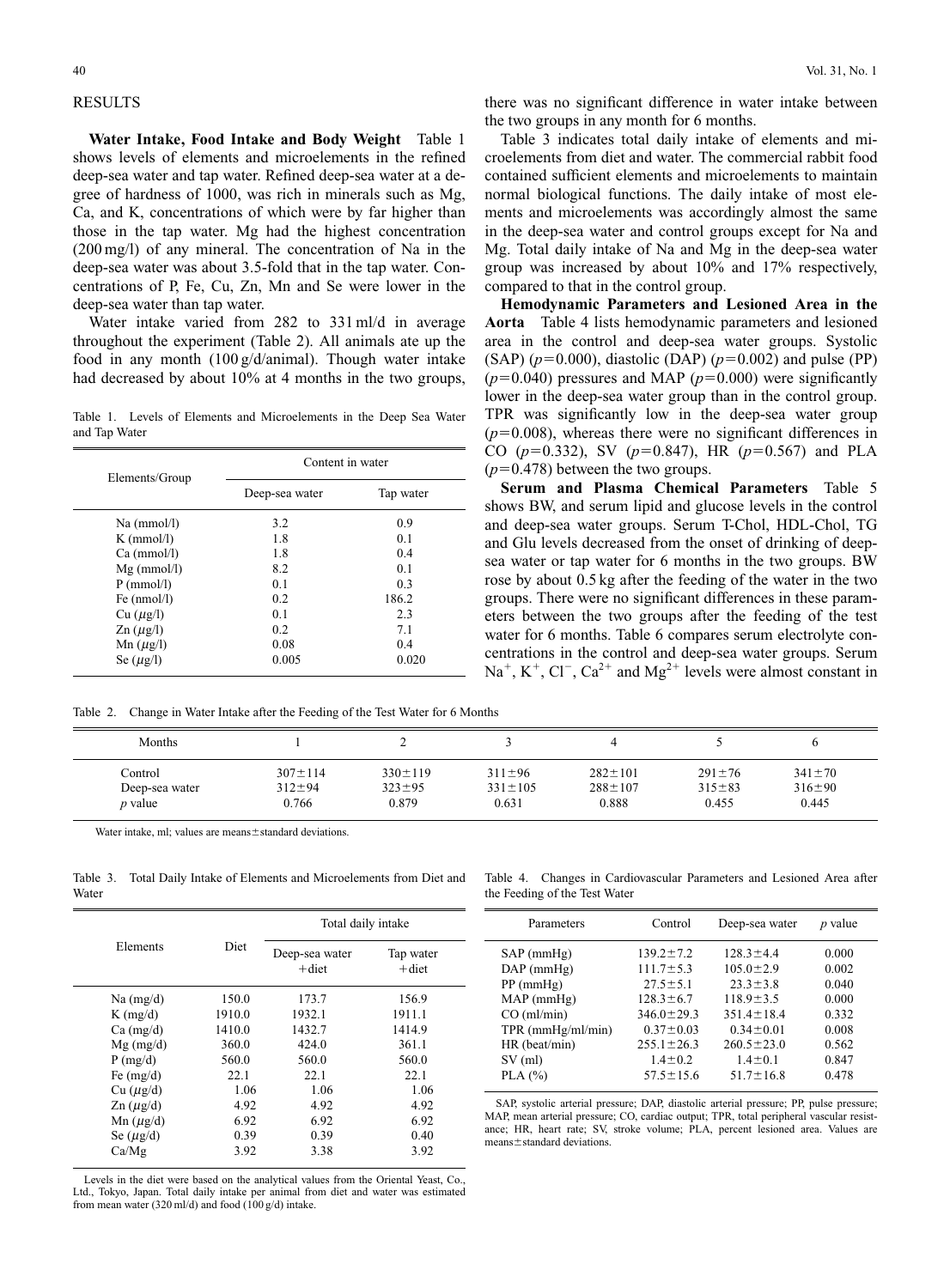#### Table 5. Changes in Serum Lipid and Glucose Levels after the Feeding of the Test Water for 6 Months

|                   |                  |                  | Control group        |                                                           |
|-------------------|------------------|------------------|----------------------|-----------------------------------------------------------|
| Parameters        | Before           | After            | $\Delta d_1$         | $p$ value <sup><i>a</i>)</sup>                            |
| BW (kg)           | $2.6 \pm 0.3$    | $3.1 \pm 0.3$    | $0.5 \pm 0.2$        | 0.000                                                     |
| T-Chol (mmol/l)   | $19.53 \pm 2.77$ | $15.87 \pm 0.18$ | $-3.66 \pm 0.56$     | 0.000                                                     |
| HDL-Chol (mmol/l) | $0.21 \pm 0.04$  | $0.18 \pm 0.02$  | $-0.03 \pm 0.02$     | 0.035                                                     |
| $TG \, (mmol/l)$  | $2.50 \pm 0.75$  | $1.83 \pm 0.67$  | $-0.67 \pm 0.09$     | 0.000                                                     |
| Glucose (mmol/l)  | $7.02 \pm 0.99$  | $6.49 \pm 1.54$  | $-0.53 \pm 0.56$     | 0.390                                                     |
| Parameters        |                  |                  | Deep-sea water group |                                                           |
|                   | Before           | After            | Δd,                  | $p$ value <sup>b)</sup><br>$p$ value <sup><i>a</i>)</sup> |

|                   | Before           | After            | Δd,              | <i>p</i> value <sup><i>a</i></sup> | p value <sup>o)</sup> |
|-------------------|------------------|------------------|------------------|------------------------------------|-----------------------|
| $BW$ $(kg)$       | $2.7 \pm 0.4$    | $3.2 \pm 0.3$    | $0.5 \pm 0.4$    | 0.001                              | 0.551                 |
| $T-Chol (mmol/l)$ | $19.59 \pm 2.25$ | $15.81 \pm 1.78$ | $-3.78 \pm 0.47$ | 0.000                              | 0.887                 |
| HDL-Chol (mmol/l) | $0.23 \pm 0.07$  | $0.19 \pm 0.03$  | $-0.04 \pm 0.05$ | 0.080                              | 0.799                 |
| $TG \, (mmol/l)$  | $2.49 \pm 0.53$  | $1.77 \pm 0.31$  | $-0.72 \pm 0.21$ | 0.000                              | 0.932                 |
| Glucose (mmol/l)  | $7.38 \pm 1.04$  | $6.71 \pm 0.56$  | $-0.67 \pm 0.48$ | 0.101                              |                       |
|                   |                  |                  |                  |                                    |                       |

BW, body weight; T-Chol, total cholesterol; HDL-Chol, high-density lipoprotein cholesterol; TG, triglyceride. Values are means±standard deviations.  $\Delta d_1$  and  $\Delta d_2$  are the difference in each parameter after the feeding of the water in the control and deep-sea water groups, respectively. a) p value; Wilcoxon matched-pair signed-rank test for each pa-<br>rameter before versus after the feeding of t the feeding of the water was significant in the control and/or deep-sea water groups.

|  | Table 6. Changes in Serum Electrolyte Levels after the Feeding of the Test Water for 6 Months |  |
|--|-----------------------------------------------------------------------------------------------|--|
|  |                                                                                               |  |

| Parameters          |                   |                   | Control group        |                                |                                |
|---------------------|-------------------|-------------------|----------------------|--------------------------------|--------------------------------|
|                     | <b>Before</b>     | After             |                      | $\Delta d_1$                   | $p$ value <sup><i>a</i>)</sup> |
| $Na^+$ (mmol/l)     | $139.92 \pm 3.15$ | $139.75 \pm 3.29$ |                      | $-0.17 \pm 3.67$               | 0.883                          |
| $K^+$ (mmol/l)      | $3.75 \pm 0.47$   | $3.68 \pm 0.23$   |                      | $-0.07 \pm 0.35$               | 0.543                          |
| $Cl^{-}$ (mmol/l)   | $102.50 \pm 2.40$ | $102.33 \pm 1.80$ |                      | $-0.17 \pm 1.86$               | 0.772                          |
| $Ca^{2+}$ (mmol/l)  | $3.32 \pm 0.13$   | $3.18 \pm 0.10$   |                      | $-0.14 \pm 0.11$               | 0.002                          |
| $Mg^{2+}$ (mmol/l)  | $0.88 \pm 0.07$   | $0.83 \pm 0.07$   |                      | $-0.05 \pm 0.08$               | 0.049                          |
|                     |                   |                   | Deep-sea water group |                                |                                |
| Parameters          | Before            | After             | $\Delta d$ ,         | $p$ value <sup><i>a</i>)</sup> | $p$ value <sup>b)</sup>        |
| $Na^+$ (mmol/l)     | $137.25 \pm 3.98$ | $139.58 \pm 2.40$ | $2.33 \pm 4.25$      | 0.096                          |                                |
| $K^+$ (mmol/l)      | $3.82 \pm 0.35$   | $3.70 \pm 0.23$   | $-0.12 \pm 0.42$     | 0.379                          |                                |
| $Cl^{-}$ (mmol/l)   | $100.58 \pm 2.98$ | $103.08 \pm 1.50$ | $2.50 \pm 2.84$      | 0.014                          | 0.060                          |
|                     |                   |                   | $-0.18 \pm 0.14$     | 0.002                          | 0.319                          |
| $Ca^{2+}$ (mmol/dl) | $3.35 \pm 0.14$   | $3.18 \pm 0.08$   |                      |                                |                                |

Values are means $\pm$ standard deviations. See the legend for Table 5.

the two groups before and after the drinking of the test water. The changes in serum  $Na^+$ ,  $K^+$ ,  $Cl^-$  and  $Ca^{2+}$  levels after the feeding of the test water were not significantly different between the two groups, but the difference in the  $Mg^{2+}$  level between before and after the feeding of the test water showed a slight but significant increase in the deep-sea water group compared with that in the control group, which was within a normal range.

Table 7 illustrates plasma hormone levels relating to cardiovascular parameters. There were no significant differences in renin and ACE activities and plasma Ang I and II levels between the control and deep-sea water groups before the feeding of the water. Renin and ACE activities and Ang II level tended to decrease after the feeding of deep-sea water or tap water in the two groups. The difference in the Ang II level before and after the feeding of the water in the deep-sea water group was about twice that in the control group,

though it was not statistically significant. Change in the values of renin and ACE activities, and Ang I and Ang II levels after the drinking of the test water did not differ significantly between the control and deep-sea water groups. There were no significant differences in plasma adrenalin (Adr) and noradrenalin (NorAdr) levels between the two groups after the feeding of deep-sea water or tap water.

### DISCUSSION

**Effects of Deep-Sea Water on Food and Water Intake** Water intake decreased by 10% at 4 months in both rabbit groups, but this was not significant between the two groups. Food intake did not change in the two groups (almost 100 g/animal/d). There were no ill health such as diarrhea or dysorexia and no abnormal finding in liver and renal function tests among the rabbits (Katsuda *et al.*, unpublished data).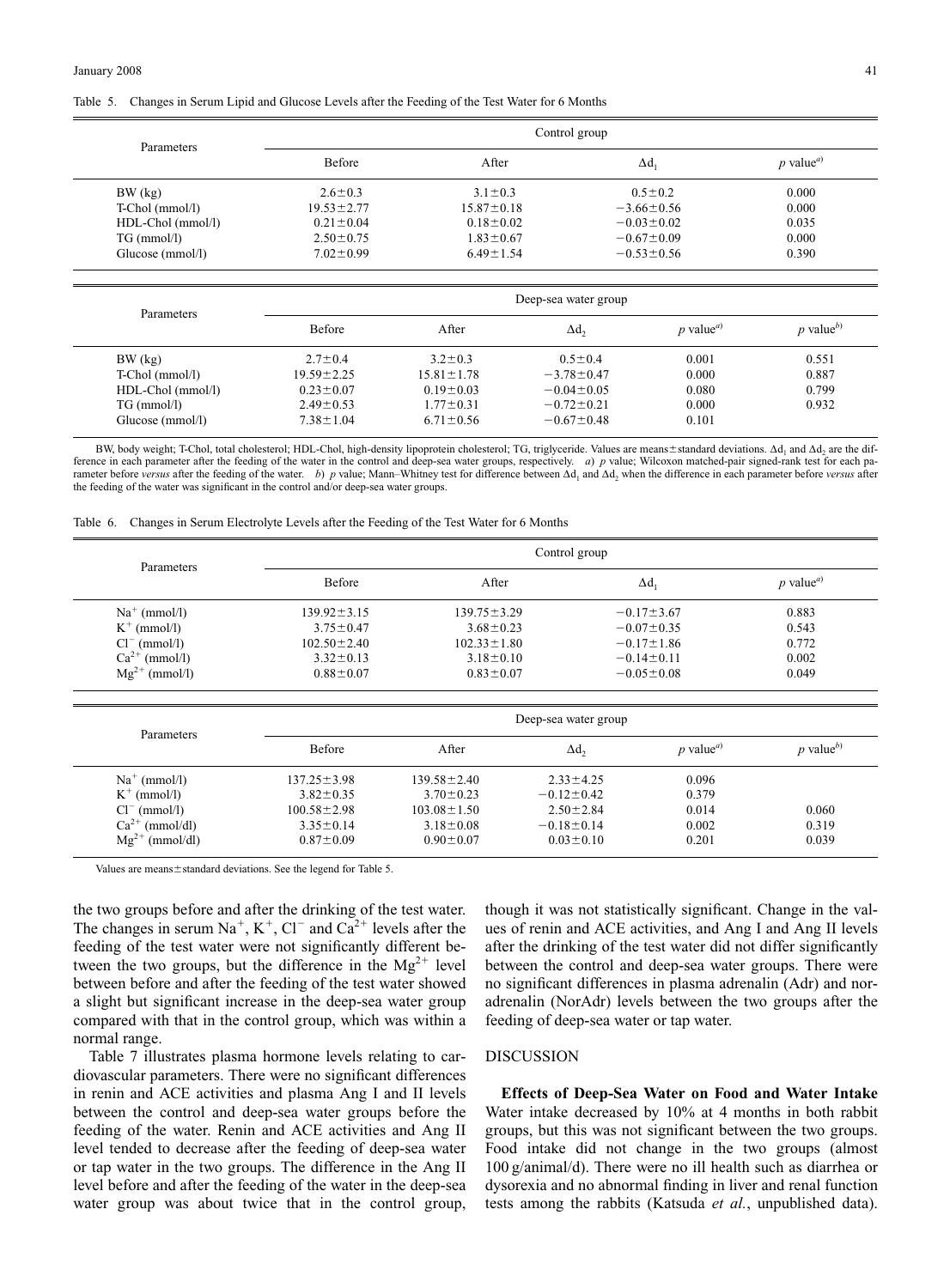Table 7. Changes in Plasma Hormone Levels after the Feeding of the Test Water for 6 Months

|                          |                    |                    | Deep-sea water group |                                |                         |
|--------------------------|--------------------|--------------------|----------------------|--------------------------------|-------------------------|
| Parameters               | <b>Before</b>      | After              | $\Delta d$           | $p$ value <sup><i>a</i>)</sup> | $p$ value <sup>b)</sup> |
| Renin activity (ng/ml/h) | $2.93 \pm 1.17$    | $2.34 \pm 1.15$    | $-0.59 \pm 0.88$     | 0.443                          | 0.047                   |
| ACE activity (IU/l)      | $108.6 \pm 21.3$   | $70.8 \pm 9.4$     | $-37.8 \pm 18.4$     | 0.198                          | 0.000                   |
| Ang I ( $pmol/l$ )       | $1232.2 \pm 657.2$ | $1388.3 \pm 922.2$ | $156.3 \pm 1121.3$   | 0.590                          | 0.653                   |
| Ang II ( $pmol/l$ )      | $15.63 \pm 7.79$   | $11.88 \pm 5.16$   | $-3.75 \pm 8.96$     | 0.799                          | 0.193                   |
| Adr $(ng/ml)$            | ___                | $0.03 \pm 0.03$    |                      |                                |                         |
| Nor $Adr$ (ng/ml)        | ___                | $0.21 \pm 0.16$    | ___                  |                                |                         |

|                          |                    |                    | Deep-sea water group |                                |  |
|--------------------------|--------------------|--------------------|----------------------|--------------------------------|--|
| Parameters               | Before             | After              | Δd,                  | $p$ value <sup><i>a</i>)</sup> |  |
| Renin activity (ng/ml/h) | $2.93 \pm 1.17$    | $2.34 \pm 1.15$    | $-0.59 \pm 0.88$     | 0.443                          |  |
| ACE activity (IU/l)      | $108.6 \pm 21.3$   | $70.8 \pm 9.4$     | $-37.8 \pm 18.4$     | 0.198                          |  |
| Ang I ( $pmol/l$ )       | $1232.2 \pm 657.2$ | $1388.3 \pm 922.2$ | $156.3 \pm 1121.3$   | 0.590                          |  |
| Ang II ( $pmol/l$ )      | $15.63 \pm 7.79$   | $11.88 \pm 5.16$   | $-3.75 \pm 8.96$     | 0.799                          |  |
| Adr $(ng/ml)$            |                    | $0.03 \pm 0.03$    |                      |                                |  |
| Nor $Adr$ (ng/ml)        |                    | $0.21 \pm 0.16$    |                      |                                |  |
|                          |                    |                    |                      |                                |  |

|                          |                    |                    | Deep-sea water group     |                       |                       |
|--------------------------|--------------------|--------------------|--------------------------|-----------------------|-----------------------|
| Parameters               | <b>Before</b>      | After              | Δd,                      | p value <sup>b)</sup> | p value <sup>c)</sup> |
| Renin activity (ng/ml/h) | $3.68 \pm 2.07$    | $2.62 \pm 1.84$    | $-1.06 \pm 1.92$         | 0.093                 | 0.755                 |
| ACE activity (IU/l)      | $118.1 \pm 14.7$   | $75.6 \pm 7.8$     | $-42.5 \pm 10.9$         | 0.000                 | 0.219                 |
| Ang I ( $pmol/l$ )       | $1463.6 \pm 824.0$ | $1267.4 \pm 540.5$ | $-196.2 \pm 734.8$       | 0.395                 |                       |
| Ang II ( $pmol/l$ )      | $18.58 \pm 12.44$  | $11.09 \pm 7.04$   | $-7.49 \pm 11.27$        | 0.050                 | 0.551                 |
| Adr $(ng/ml)$            | --                 | $0.04 \pm 0.02$    | $\overline{\phantom{a}}$ |                       |                       |
| Nor $Adr$ (ng/ml)        |                    | $0.20 \pm 0.15$    |                          |                       |                       |

ACE, angiotensin converting enzyme; Ang I, angiotensin I; Ang II, angiotensin II; Adr, adrenalin; NorAdr, noradrenalin. Values are means±standard deviations. Ad, and Ad, are the difference in each parameter after the feeding of the water in the control and deep-sea water groups, respectively. *a*) *p* value; Mann–Whitney test for each parameter between the control and deep sea-water groups before the feeding of the water. *b*) *p* value; Wilcoxon matched-pair signed-rank test for each parameter before *versus* after the feeding of the water. *c*) *p* value; Mann–Whitney test for difference between  $\Delta d_1$  and  $\Delta d_2$  when the difference in each parameter before *versus* after the feeding of the water was significant in the control and/or deep-sea water groups, Adr and NorAdr after the feeding of the water were compared between the control and deep-sea water groups using the Mann–Whitney test. There were no significant differences in both Adr ( $p=0.131$ ) and NorAdr ( $p=0.928$ ) between the two groups after the feeding of the water.

The decrease in water intake may have been due to seasonal fluctuation.

**Effects of Deep-Sea Water on Hypercholesterolemia and Atherosclerosis** Serum T-Chol and TG levels declined significantly after 6 months in the two groups. We also observed previously in KHC rabbits that serum T-Chol and TG levels decreased gradually with age (Katsuda, unpublished data). Shiomi *et al.*<sup>23)</sup> reported that the plasma cholesterol level showed age-related change in Watanabe heritable hyperlipidemic (WHHL) rabbits, which was related to an increase in the cholesterol catabolic rate as well as a decrease in the rate of secretion of very low density lipoprotein (VLDL) cholesterol. The age-related change in the serum cholesterol level would be due to a similar mechanism because both the KHC and WHHL rabbit strains are a LDL-receptor-deficient animal model.<sup>9,23)</sup>

Yoshikawa *et al.*<sup>3)</sup> demonstrated that deep-sea water inhibited the accumulation of lipid and permeation of macrophages in the arterial wall in rabbits fed 1% cholesterol for 4 weeks. Miyamura *et al.*4) also reported that among rabbits fed 1% cholesterol for 12 weeks, there was less LDL cholesterol in plasma and less cholesterol accumulated in the arterial wall in the deep-sea water group than in the control group. They proposed as a possible anti-atherosclerotic mechanism that the activity of glutathione peroxidase, an antioxidative enzyme, increased due to the administration of deep-sea water and that Ca and Mg suppressed the absorption of cholesterol in the small intestine. In the present study, there was no significant difference in changes in serum T-Chol and TG levels before and after ingestion of the water between the control and deep-sea water groups. The discrepancy would arise partly from the difference in the mechanism of hypercholesterolemia between cholesterol-fed and heritable hypercholesterolemic rabbits. The precise mechanism by which deep-sea water affects in cholesterol's metabolism and

accumulation in the wall should be elucidated in the future.

**Effects of Deep-Sea Water on Hemodynamics** In the present study, the feeding of deep-sea water for 6 months had a preventive effect on mild hypertension in young KHC rabbits. The decrease in blood pressure was accompanied by a significant decrease in TPR, without any changes in CO. The mild hypotensive effect of deep-sea water is considered to be due mainly to the decrease in TPR.

Since few atheromatous plaques were observed in the main branch arteries in the two groups, the significant decrease in TPR in the deep-sea water group would be due to vasodilation rather than pathological changes in arterioles. In addition, there was no marked difference in PLA and circumferential histological findings in the ascending, proximal thoracic and proximal abdominal aortas between the two groups, suggesting that progress of atherosclerosis was not different between the two groups.

**Effects of Plasma Hormones on Hemodynamics in the Rabbits Fed Deep-Sea Water** The renin-angiotensin system (RAS) plays an important role in pressor response in the recovery of hypotension and in long-term AP control.<sup>24,25)</sup> The plasma RAS is activated in hypertensive patients.<sup>26)</sup> Recently, investigators have revealed that Ang II was also involved in the progression of atherosclerosis within the vascular wall by stimulating the production of superoxide anion and expression of some inflammatory cytokines in the intima and  $\text{SMCs}^{27-31)}$  In the present study, the change in plasma renin and ACE activities, and Ang I and Ang II levels after the feeding of the water did not differ significantly between the two groups, which suggests that the RAS was little associated with the hypotensive effect of refined deep-sea water. In addition, plasma renin and ACE activities decreased significantly after the feeding of the water for 6 months in both groups. These results may be partially associated with agerelated changes though detailed mechanism is unknown in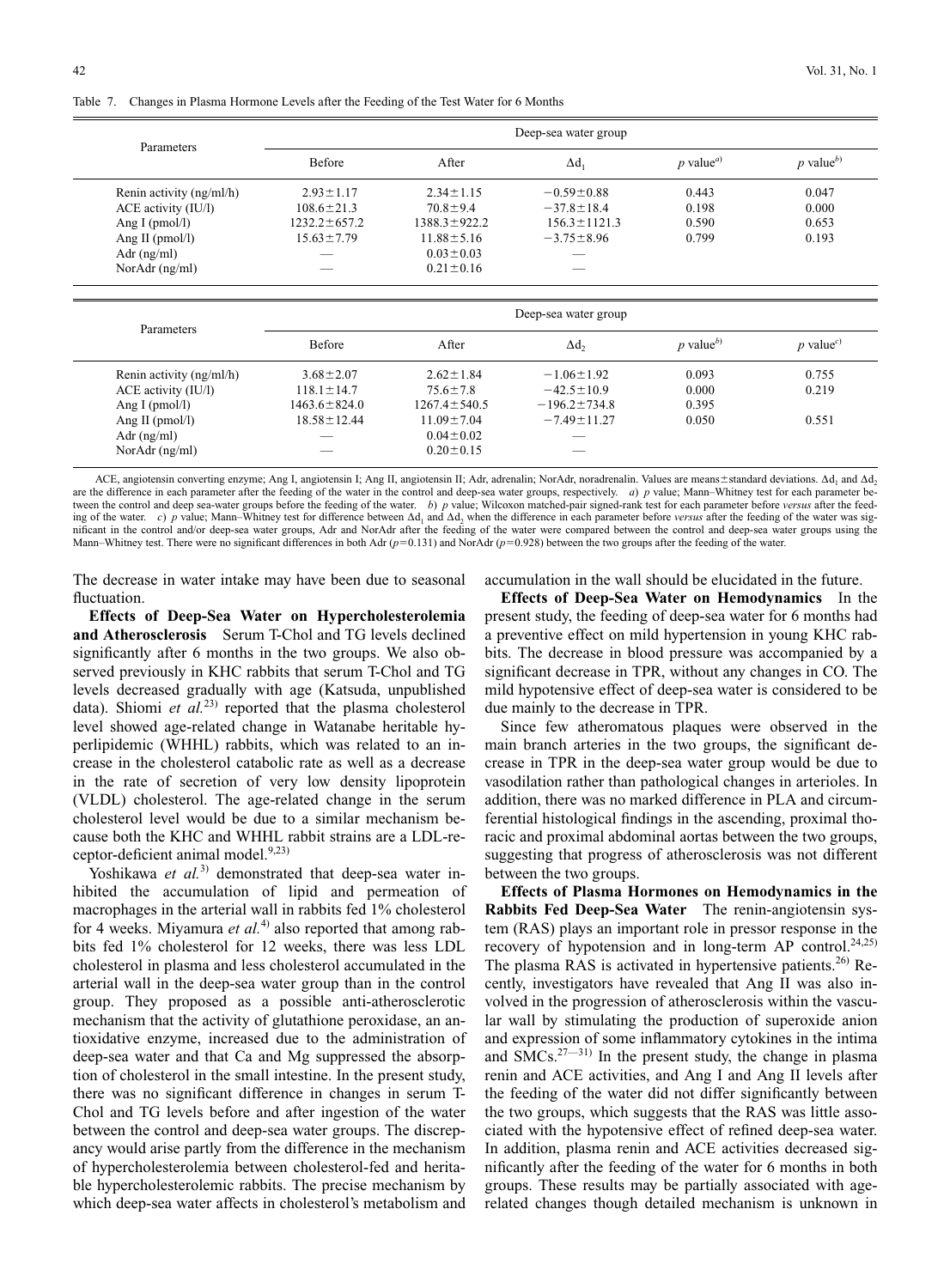the present study. Plasma Adr and NorAdr levels were almost the same in the two groups after 6 months on the deep-sea water, and so contributed little to the blood pressure level in the deep-sea water group.

**Effects of Minerals on Hemodynamics** A shortage of magnesium is associated with cardiovascular disease.<sup>32,33)</sup> It has been thought that magnesium, as well as calcium, might be involved in the physiological regulation of vascular tone, whereas perturbations in cellular  $Mg^{2+}$  homeostasis had a potentially pathophysiologic role in hypertension in animals with genetic and experimentally induced hypertension and patients with essential hypertension.<sup>34,35)</sup> Magnesium acts in an antagonistic fashion against calcium in the cell membrane.<sup>36)</sup> Mg<sup>2+</sup> functions as a natural blocker of Ca<sup>2+</sup> in the cell membrane. The intracellular concentration of  $Mg^{2+}$  has been reported to decrease in smooth muscle cells due to the antagonistic effects of  $Mg^{2+}$  on  $Ca^{2+}$ , such as increased Na<sup>+</sup> and  $Mg^{2+}$  exchange or reduced ATPase activities.<sup>37,38)</sup> Kisters *et al.*36,39) also demonstrated that the ratio of calcium to magnesium in the cell membrane was elevated in patients with primary hypertension, which could be an atherogenic risk factor for hypertensives. A positive correlation between mortality from ischemic heart disease and the ratio of calcium to magnesium in diet has been proven in several countries.<sup>40,41)</sup> Magnesium supplementation could contribute to lower blood pressure in hypertensive patients.<sup>7,8)</sup>

In the present study, the serum  $Mg^{2+}$  concentration showed a slight but significant increase in the deep-sea water group after 6 months. The serum  $Mg^{2+}$  level, however, was normal in the two groups before and after the feeding of  $Mg^{2+}$ -rich deep-sea water, which may contribute little to the decrease in blood pressure level. The amount of Ca and Mg in the commercial diet was 1410 and 360 mg/100 g, which was sufficient for daily intake. The total daily intake of Ca and Mg was respectively, about 1432.7 and 424.0 mg/d in the deep-sea water group and 1414.9 and 361.1 mg/d in the control group, when the average water intake was estimated as 320 ml/d (Table 3). The ratio of Ca to Mg in total diet and water was respectively, 3.92 and 3.38 in the deep-sea water and control groups (Table 3). The increase in daily Mg intake (17.5%) and decrease in dietary Ca to Mg ratio may be partly associated with the increased serum  $Mg^{2+}$  level in the deepsea water group. However, there were no significant correlations between serum  $Mg^{2+}$  and MAP levels in the deep-sea  $(r = -0.12, p = 0.71)$  and tap water  $(r = 0.53, p = 0.12)$  groups after the feeding of the water. Serum  $Mg^{2+}$  and MAP levels distributed in a relatively normal narrow range, which might partly explain why there was no relationship between them. It would be difficult to attribute a preventive effect of deep-sea water on mild hypertension due to a slight but significant increase in serum  $Mg^{2+}$ . The water more than 200 m below the sea is cold and receives little sunshine. Minerals are utilized little for photosynthesis. Plant plankton is broken down by organisms mainly into mineral salts and unidentified side products. It is possible that an unknown substance preventing hypertension is present in deep-sea water.

Microelements such as Cu, Zn, and Mn have important biological functions mainly in the scavenging of superoxide, by Cu/Zn-superoxide dismutase (SOD) and Mn-SOD in the endothelium.42) Though levels of P, Fe, Cu, Zn, Mn, and Se in the deep-sea water were low compared with those in the tap

water, the difference in the daily intake of these elements and microelements was negligibly small between the deep-sea water and control groups (Table 3). The content of Fe in the refined deep-sea water was about 1/930 of that in the tap water, though Fe level in the deep-sea water before the refinement was about 10—50 times as large as that of the refined water. $43$  Fe may be eliminated mostly in the process of refinement using a reverse osmosis membrane. However, the amounts of elements and microelements in the commercial rabbit food are designed to be sufficient for maintaining biological functions. An ameliorating effect of microelements on hypercholesterolemia or hypertension may have been masked by the microelement-rich commercial diet. It is still possible that some ultratrace elements help to improve hemodynamics.

Thus, deep-sea water is a well-balanced mineral resource, and is beneficial for the prevention and treatment of mild hypertension. The precise mechanism suppressing mild hypertension and the candidate substances in deep-sea water that remedy hemodynamics remain to be elucidated.

**Acknowledgements** We are grateful to Mr. Haruyuki Wago, Mr. Toshiyasu Okouchi and Miss Sumie Yusa for technical assistance.

#### REFERENCES

- 1) Nakagawa K., Yokoyama Y., Nakajima H., Ikegami Y., *Deep Ocean Water Res.*, **1**, 1—4 (2000).
- 2) Hataguchi H., Tai H., Kimata H., *Eur. J. Nutr.*, **59**, 1093—1096 (2005).
- 3) Yoshikawa S., Hamada A., Gue T., Yokota J., Yamamoto S., Kusunose M., Miyamura M., Kyotani S., Kameda R., Tsutsui Y., Odani K., Odani I., Nishioka Y., *Biol. Pharm. Bull.*, **26**, 1552—1559 (2003).
- 4) Miyamura M., Yoshioka S., Hamada A., Takuma D., Yokota J., Kusunose M., Kyotani S., Kawakita H., Odani K., Tsutsui Y., Nishioka Y., *Biol. Pharm. Bull.*, **27**, 1784—1787 (2004).
- 5) Grobbee D. E., Waal-Manning H. J., *Drugs*, **39**, 7—18 (1990).
- 6) Kawano Y., Yoshimi H., Matsuoka H., Takishita S., Omae T., *J. Hypertension*, **16**, 1693—1699 (1998).
- 7) Itoh K., Kawasaki I., Nakamura M., *Br. J. Nutr.*, **78**, 737—750 (1997).
- 8) Kawano Y., Matsuoka H., Takishita S., Omae T., *Hypertension*, **32**, 260—265 (1998).
- 9) Kurosawa T., Kusanagi M., Yamasaki Y., Senga Y., Yamamoto T., *Lab. Anim. Sci.*, **45**, 385—392 (1995).
- 10) Katsuda S., Miyashita H., Machida N., Waki H., Yamasaki M., Kusanagi M., Hazama A., *Am. J. Hypertension*, **17**, 181—187 (2004).
- 11) Katsuda S., Miyashita H., Takazawa K., Machida N., Kusanagi M., Miyake M., Hazama A., *Physiol. Meas.*, **27**, 1361—1371 (2006).
- 12) Chobanian A. V., *Hypertension*, **18**, 130—131 (1991).
- 13) Ji S., Kimata C., Yabutani T., *Biomed. Res. Trace Elements*, **8**, 37—46 (1997).
- 14) Yabutani T., Ji S., Mouri F., Itoh A., Chiba K., Haraguchi H., *Bull. Chem. Soc. Jpn.*, **73**, 895—901 (2000).
- 15) Sakai T., Nakagawa K., Nakajima H., Itoh A., Ji S., Haraguchi H., *Anal. Sci.*, **17** (Suppl.), i987—i990 (2001).
- 16) Connerty H. V., Briggs A. R., *Am. J. Clin. Pathol.*, **45**, 290—296 (1996).
- 17) Chromy V., Svoboda V., Stepanova I., *Biochem. Med.*, **7**, 208—217 (1973).
- 18) Kasahara Y., Ashihara Y., *Clin. Chem.*, **27**, 1922—1925 (1981).
- 19) Katz F. H., Smith J. A., *Clin. Chem.*, **18**, 528—533 (1972).
- 20) Page L. B., Dessaulles E., Lagg S., Harber E., *Clin. Chem. Acta*, **34**, 55—62 (1971).
- 21) Foti A., Kimura S., Dequattro V., Lee D., *Clin. Chem.*, **33**, 2209—2213 (1987).
- 22) Katsuda S., Hasegawa M., Kusanagi M., Shimizu T., *Clin. Sci.*, **99**, 393—404 (2000).
- 23) Shiomi M., Ito T., Fujioka T., Tsujita Y., *Metabolism*, **49**, 552—556